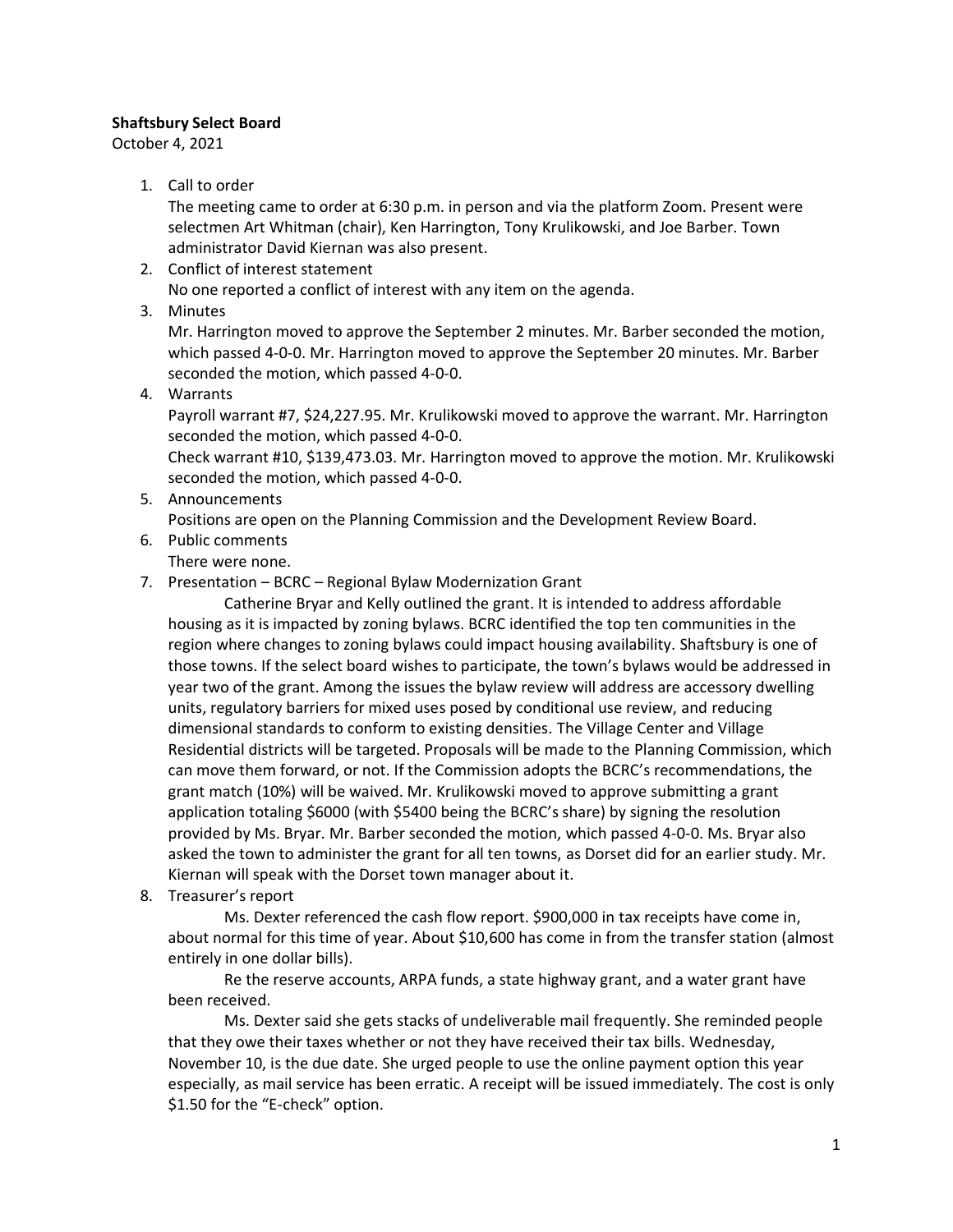## 9. Town Clerk – Records recording system

Ms. Hall presented a request to the select board to change to COT, a new land use records vendor. She said the existing software doesn't work anymore, crashing several times a day. She fell behind about a month in her recording because of the unreliability of the system. NEMRC, the present vendor, wants the Town to move to a cloud-based system. She considers it relatively insecure.

COT greatly streamlines the recording process and saves money on land use records books. She said the software would cost about \$6000 (including a scanner dedicated to COT), and the cost to migrate the existing land use records from NEMRC to COT would cost about \$11,000. Thereafter, the fee would be about \$175 monthly. The data would be stored on our RCS server, plus on three other secure servers maintained by COT.

Ms. Hall has been depositing \$4 from every transaction into a land records restoration account for years. The account now totals about \$25,000.

Mr. Harrington moved to change to the COT program. Mr. Krulikowski seconded the motion. Ms. Hall said she would also like to add dog and marriage license records to the COT system at a later date. She doesn't know yet what those costs would be. The motion passed 4-0- 0.

- 10. Transfer station
	- a. Contract for design of ramp and staircase structures for recyclables The town administrator has been in touch with Goldstone Architects to design the ADAcompliant ramp. The cost of the ready-to-build design would be \$5720. Mr. Krulikowski moved to enter into such a contract with Goldstone. Mr. Barber seconded the motion. Mr. Kiernan said he thought a design of this level of sophistication is necessary to protect the town from liability claims. The motion passed 4-0-0. Mr. Barber requested that a variety of materials be considered and compared as to cost and longevity. Mr. Kiernan will bring this issue to the architect's attention.
	- b. Temporary trailer rental contract for employees
		- Mr. Kiernan said the existing shed/office must be replaced to meet code as a "municipal building." To rebuild to code could cost as much as \$35,000. Meanwhile, he would like to rent a temporary trailer with enough windows to allow employees to monitor the station. Mr. Kiernan proposed renting a 24' field office for the transfer station for six months. He hopes that by the end of that period a plan will have been created for a permanent facility. Mr. Krulikowski moved to rent a 24' field office for six months. Mr. Harrington seconded the motion. The cost per month will be \$295 monthly (with a drop off and pick up charge, and wiring for power). The motion passed 4-0-0.
	- c. Proposed new rate schedule for TS Mr. Kiernan said most rates are the same (though freon charges have gone up). The new schedule mostly formalizes the old procedures, some of which were not routinely followed. Locations for the disposal of various items not taken at the transfer station are provided. Mr. Harrington moved to approve the new schedule. Mr. Krulikowski seconded the motion, which passed 4-0-0.
- 11. Cemetery Superintendent new job description

Mr. Whitman introduced the topic. Our former superintendent recently resigned. Going forward, the outdoor work will be done by Joe Coonradt, our current contractor; record keeping, plot monitoring, responding to requests for help for the funeral homes, and various researching would be the responsibility of the new superintendent. Kathy Cardiff, chair of the cemetery committee, spoke of the new job duties. The committee will be interviewing candidates on October 5. She asked the select board to affirm the new job description. Mr.